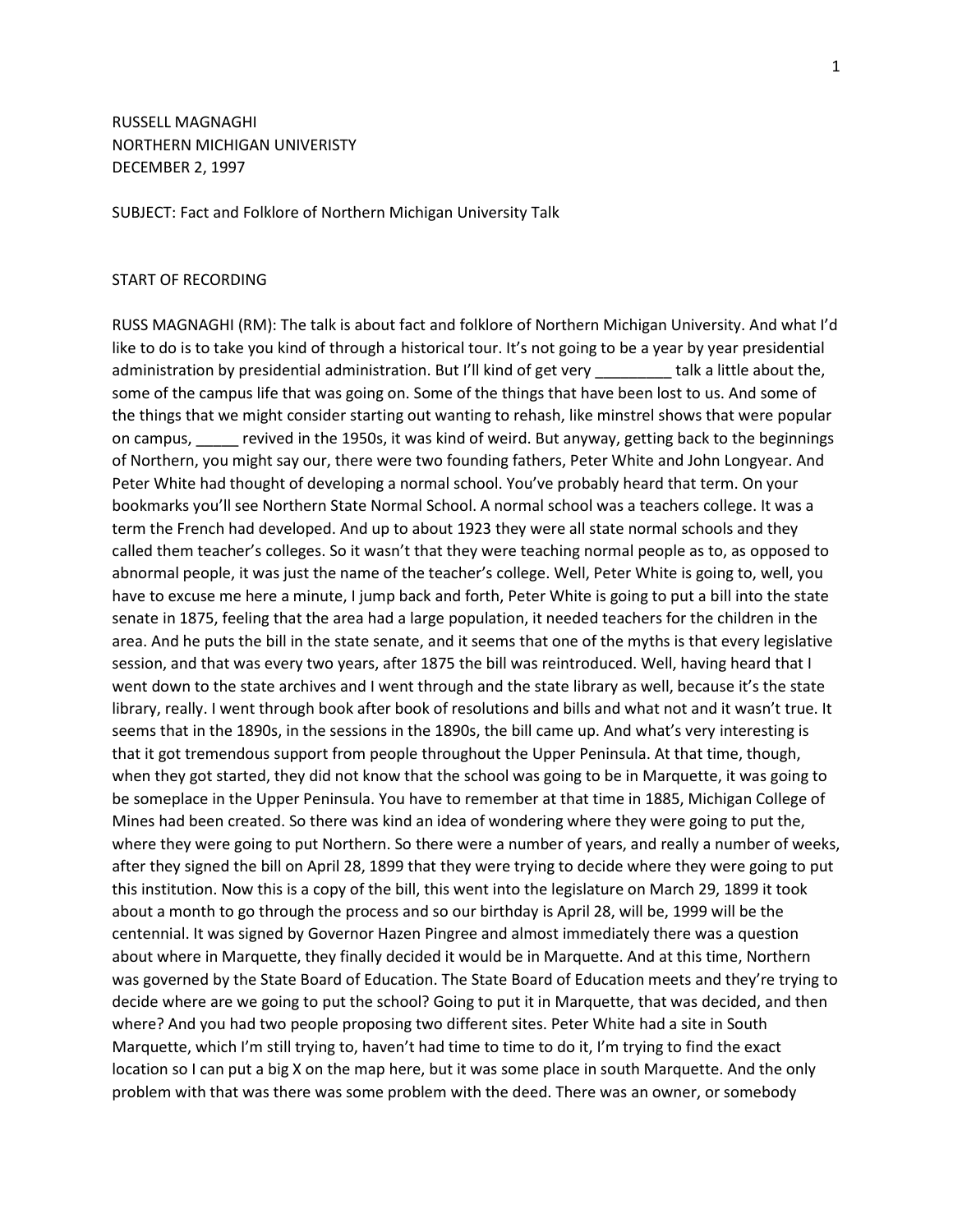owned some property there and it was a questionable deed, and the state legislature wasn't too excited about it. However, in June of 1899 they accepted Peter White's proposal. Then John Longyear comes on the scene, jump back and forth there, John Longyear comes on the scene and he offers the twenty acres in north Marquette. He, and there was a, he had an associate Frederick Ayer from Brookline [phonetically spelled], Massachusetts. And that was a clear deed. There's a very interesting letter in the minutes of the Board of Education. Peter White and his crowd send a letter. And if you notice on that map there's a swamp. All of the area to the north of campus, north of Waldo Street, out by Wright Street and so on, all of that was low-lying land and was swampy. And some of you might remember where the public housing is beyond Wright Street is all \_\_\_\_\_\_\_\_well all of this was. About 1908 [?] they filled everything in here below the college where I'm pointing to here. But the letter is very interesting because it points out that in the summer winds will blow from the north and send infectious vapors to the students on campus and that it will cause bronchial and neurological problems for students if they build the campus on this site. Well, because of this faulty deed they built the campus on this site, and it's twenty acres. [Papers crinkling, seems to be looking at a map] Okay, so this is the twenty acre site here and this was called the swamp area out in this area. The site looked something like this. You'll notice that to the right and left here, here you have South Hall, or Longyear Hall. So this is pre , this is probably around 1902, and over here was the dormitory. The dormitory, and we'll see it later, had been put up by Ayer, Mr. Ayer and Longyear, it was a private operation and it went up in 1890, excuse me, 1900. And it was in operation for the students and it held about 150, or so, students, all females. Also the president lived there, Waldo, his two children and wife. And the caretaker, Mr. Edward Quarters [phonetically spelled], and I think he was also the cook. They all lived in this place. But you can see that the site is very rough and as I pointed out, when they constructed the buildings they leveled the land, they smoothed it out to take out, kind of in one sweep, all the roots and all the debris that you would find connected with trees and so on. Okay, first, now we have a real problem here with poor Dwight [?]. Dwight Waldo was a history teacher. Now we don't have a real good picture of him, either he had a good one, it's not that great. But Dwight Waldo was a history and civics teacher, had a master's degree and is down ay Albion College teaching. And tells his friend, you know, he and another guy, a colleague are talking, and he says, 'you know, looking for somebody for this new normal school.' And he says, 'well, I'm kind of interested and so on. I know the student for education.' And so on and so on, so anyway, he goes for the job. What is incredible, we found out at Western, where he goes after he leaves Northern, they had all of his letters of recommendation. This guy was hungry for the job. He had everybody from his minister to the local republican political boss to teachers he had ten years earlier at Harvard, to just about everybody. The owner of a concrete company wrote letters of recommendation. And they were all, you know, these letters of high praise and so on. And Waldo then comes on the scene in the summer of 1899 and has a big job. He's got to locate temporary room space for this institution, he had to hire faculty, and he had to go out and drum up business. So he's running around the U.P. visiting principals, superintendents, calling on the school, hiring six faculty members, and eventually when they start classes in September, on September 19, 1899 there are some sixty students and classes are held on the second floor of the old city hall next to the post office. And they had a little, they had some class room space. They also had six classes, six rooms, and a little library, and I guess an office for Waldo or he sat in his classroom because he was also the first history teacher on campus. And the courses that they taught, or the areas they taught were history and civics, English, geography and drawing, general science. Music was not included though Mrs. Longyear was going to donate money for a music teacher, so the first music teacher was paid with money from the Longyear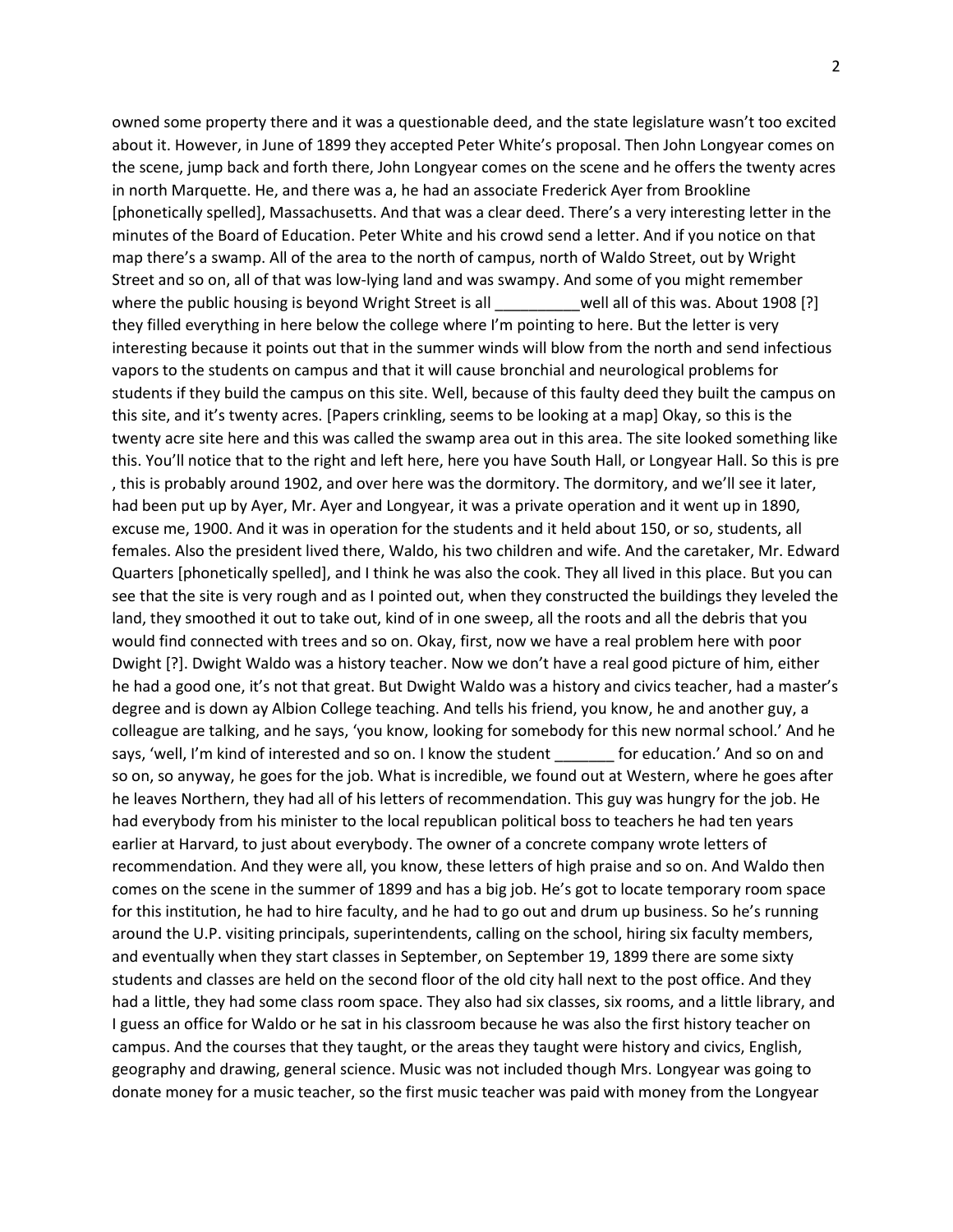family. Waldo was a very interesting character. He got the whole place going, was very dynamic, the recommendations were right on the mark about this guy. In 1904 he is given the position, since he'd done such a good job with developing Northern, they send him down as the first president of Western Michigan University and he really gets the place going. By the time he retires in, well passes away in 1939, and if you look at his obituary it's interesting because everything that the people wrote about him in the spring of 1899 was true. This was a very, very dynamic individual. Unfortunately we don't have a lot of stories about him connected with Northern. All the people are gone, nobody really remembers him, and, but there is one story that I'd like to tell about him that was in the archives down at Western. He was, mid 1930s, it's a hot May afternoon, and they have an assembly, they host an assembly. So all the kids are, about a thousand students there at the time, they all had to go to the assembly, everybody's looking out the window, it's a beautiful day, they'd like to be outside, they're bored. He's bored. But the members of the Board of Education are there so everybody has to look real happy. So what he does is, he stands up in the middle of this crowd, and I'm telling you this because it doesn't happen at Northern but it gives you an idea of the guy, he stands up and he says, 'Zach, Zach, where's Zach at?' He says, 'Zach, come on up here to the stage.' And Zach is blushing and hiding and his fraternity brothers push him up on the stage. And he goes up there and Waldo says, 'Zach Smith is a champion hog caller of Southern Michigan. Zach do your stuff.' And so he gives this hog call which tears the place apart, relieves the tension, relieves the boredom, and he won the crowd and the poor members of the Board of Education are kind of in a state of shock, they don't know what to do. But he certainly got the students and the faculty behind him and they could laugh it up and the assembly went quicker than they hoped. So anyway, that's a little about Waldo. Waldo had one tragedy, he had two children, his wife was about thirty-four and became ill and passed away in January of 1903. She was also the first university librarian. And I tracked her down, you were pointing out how much digging I had to do. I went down to Kalamazoo to a little town of Vicksburg south of Kalamazoo and found her obituary and her gravesite and so on. So we have some information about poor Minnie. The campus that is going to develop over the years is going to look something like this. And we'll be looking at the various buildings here and we have some maps and what not. But you had, the way the buildings went, you had Longyear Hall, which was the last to be torn down, the recent of the old buildings that was torn down. And then they built, this was 1900. About 1902 they built the Peter White Hall of Science. And then they built these links here. One was to the library and one was for the gym. And then in 1915 they opened Kaye Hall which connected all of these buildings. And Kaye Hall had classrooms, the offices, and a large auditorium which held about fifteen hundred people, the largest in the U.P. and also a large gymnasium below the auditorium. Later on, about 1925 they built Pierce Laboratory School, named after the first superintendent of public instruction. So that student teachers, then, instead of being sent out as we do today, the student teachers were taught in lab school. And we're going to have to create a diversion [?] here, so. This was originally South Hall. It burns in 19-, about, I have the thing here, burned building, just think of all the, the roof and all off the building and a pile of ruins. It burns all the teachers' notes, books, everything went up in flames. There was the students of the early twentieth century, a hundred years ago. And then they built, around 1902 the built the Peter White Hall of Science. This would have been on the north end of the complex. This would be on, if you're facing, on Presque Isle, Presque Isle is behind you, Peter White would be on the right side of Cohodas today. This is a chemistry lab. And in 1915, then, now this would be the site of the Cohodas building. And by the way, we're putting up in the spring, it's on campus now but we're waiting till the weather is better, we have a historical marker with an aerial photograph, 'you are here' and then it points out where this buildings were so you can stand in kind of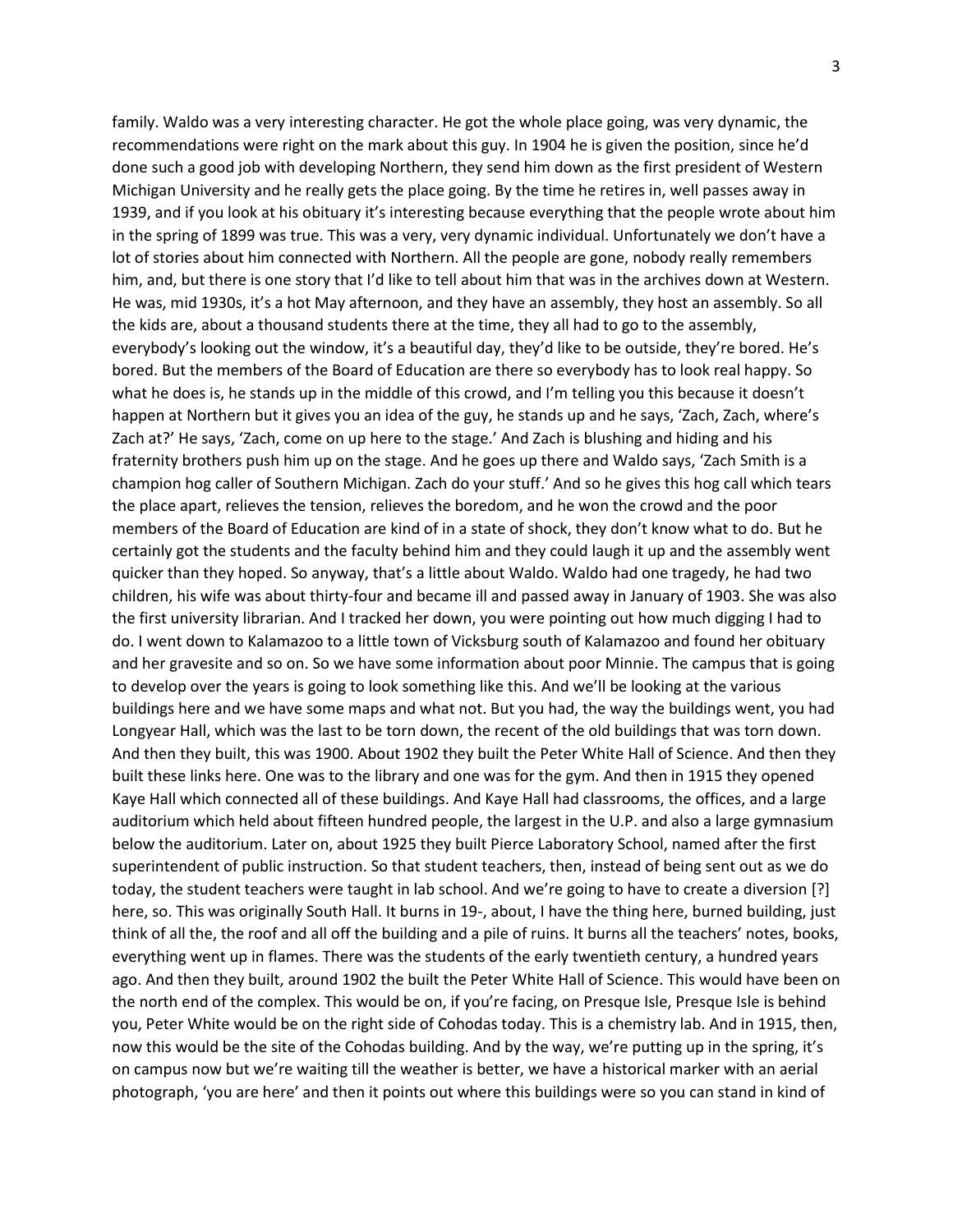sterile, historically sterile location now because the buildings are gone, and it'll give you some sense of what used to be there, where Pierce School was, a little history about that, and then the other buildings. But it was Kaye Hall, which linked these together. Prior to 1949 which was when they dedicated Kaye Hall to the president at that time, so when they put it up, it was just known as the administration building. It had no name. Kaye Hall was known for its foyer. It was the, it was in the center part of the building. The wall at the top of the stairs and to your left would have gone into the auditorium. The entrance to the auditorium is kind of on the second floor there in the corner. And at one point there was a nativity play that they put on and they brought in live animals including two or three camels that went up these stairs and through the doors and so on out here. When classes changed they had bells. And when the bell rang everybody, it was like a giant high school. So don't kind of miss, you know, get kind of misled and think of the place as it is now. It was kind of a big high school all in this one large building. And when there was a change of classes everybody moved. And so there were only about, various times, three hundred, four hundred, five hundred people. So it was very easy for students to see each other, to yell down, faculty to see everybody, the president could come out of his office on the first floor and watch everything go on. And it was all happening in this one place. At Christmas time there were the famous Christmas parties that were held in here. Forest Roberts, who was in charge of theater, he would get dressed up as Santa Claus and pass candy out. And they would sing, they would sing carols and so on and it was a little area, it was decorated. And one of the stories, fact or fiction, we don't know. Ethel Carrey, who we'll talk about later, she was the very stern, long lasting dean of women, refused the use of red lights in this area. There would be green lights, no red lights. Also, women could not wear red dresses. It was not, it was frowned up for classes, but certainly frowned upon for dances. And sort of interesting, there was one woman in town, elderly woman but still holds a spark, who did her best to challenge Ethel Carrey. Ethel Carrey would say, 'You can't come to a dance with Boy X.' And this woman came with Boy X. Now, got to do something about that. She's quite a character. But you can see that Ethel Carrey had a whole bag full of rules and so on. Some, some pretty much blamed on her but they weren't, they were rules created by the state Board of Education. This was the auditorium. And what they eventually found was, what kind of really brought the building down in 1972, '73, was that when they built the building, it must have been a state, you know, funded by the state, the beams for the balcony had not been attached to the beams of the outer wall. So the, this balcony was kind of floating up there. And this is the thing that the state engineers and fire marshal found. They had some big doings in the mid-sixties, and I guess the thing was kind of wobbly, too. "What's going on here?" And the fire marshal and the engineer and so on took a look at it and it's really from about that time on that the state legislature said, hey, no more money into this structure. If you want to build something new, fine, but no money into this structure. We'll see it turns into a \_\_\_\_\_\_\_\_\_ with president Jamrich getting involved and people in town very upset. And some of you might remember the bitterness that went on with the destruction of Kaye Hall. But this was the whole complex that these people are talking about. This was located, this was the dormitory built in 1900, wooden structure, held about a hundred, hundred and fifty or so students. It lasted until 1917. It was located on the parking lot of St. Michael's church out here. And it was a rather interesting structure. I've seen different pictures of it, I said, "What building is that?" It's got this big hoopla on the top and all this. Well, it was the dormitory. It was sold in 1917 to the Catholic Church. They kept it, the building was never used. Then in 1943 they turned into St. Michael's Parish and they, the upper, the attic and the third floor were rotting out, literally, so they pulled those off, kind of spruced up and modernized the bottom two floors and turned it into a chapel and I think they also used it as the school into the 1960s and then it was eventually torn down when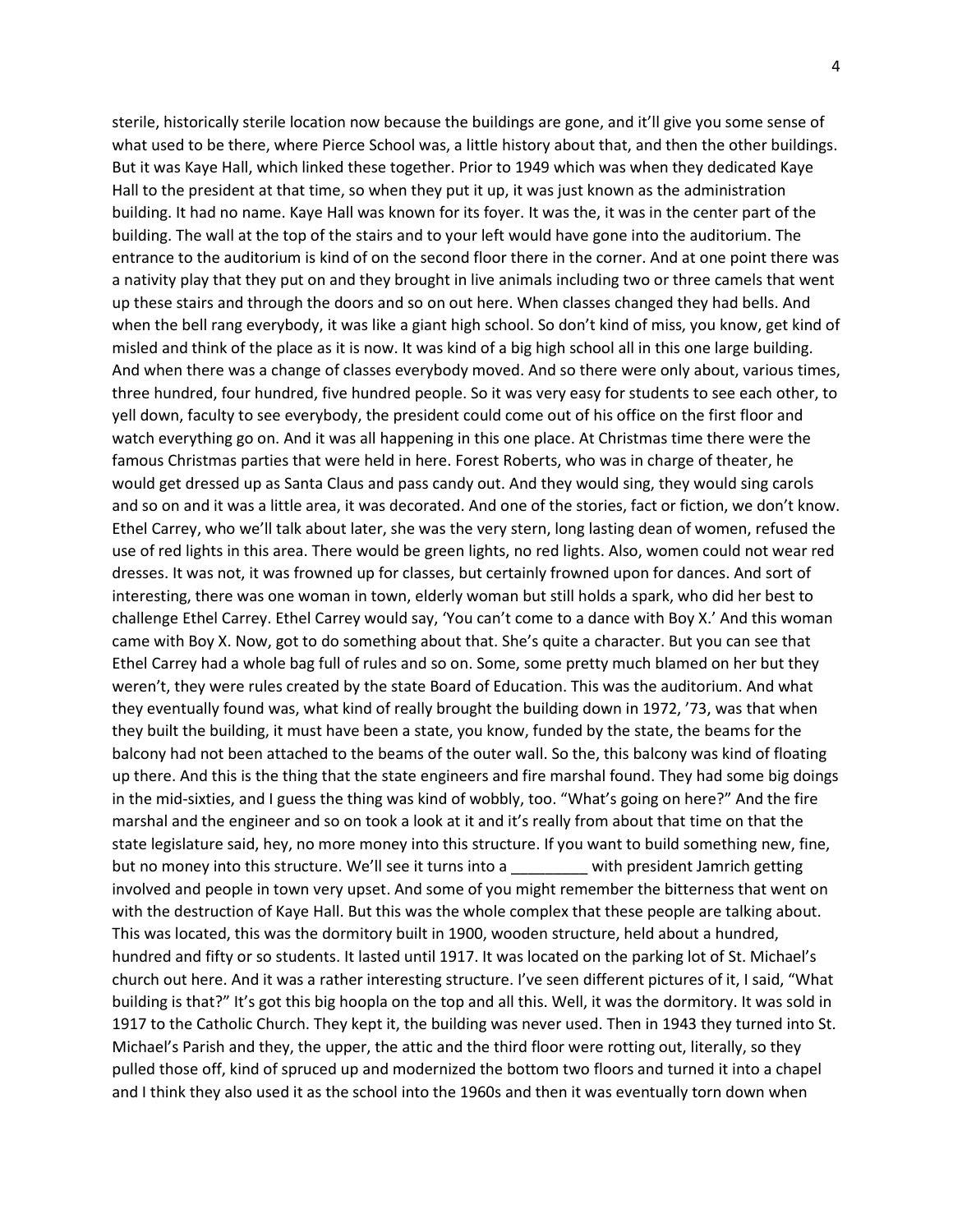they built the present complex at St. Michael's. But this was the first dormitory. But, and, in 1917, which means from 1917 to 1949, when you look at the history of Northern, all the kids that came here lived in boardinghouses scattered around town. There was no dormitory. And so, you know, we talk about commuter life today, and there was just a thing in the paper a week or so ago and how a high percentage of people are commuters, are just going back to our rooms, because most of the students walk from, you know nobody had cars, they took the street car or they walked from another part of town. So if there were some doings at night, something like this, a meeting or something, they went home, had dinner, and came back. Okay, this was, well, maybe I'll try to skip some of these repeats here. This was John D. Peirce School. It was built in, started about 1922, opened in 1925. Part of the problem with this school is it looks like a factory. I mean, the smokestack does not help out. But it was not an attractive building if you remember the place. And really when they went to tear it down there weren't too many people that got too excited about tearing it down. The students that went there. But a lot of other people said, hey, kind of an eyesore. The sad part is that, now this is probably worth the jump back and forth, so… Oh, this might even work better, maybe do both, okay. This is what the building was supposed to look like. High roof… now if this had survived, I mean if this had been built, it'd probably be standing today. But then the state legislature cut off this, cut off that, and cut the appropriation down so that the fancy roof, a lot of the little fancy stonework and so on was cast aside. And so you get this building. It made quite a difference. This is, getting back to this, this was the, you know we've looked at these pictures now, this was the complex. Peirce School, down here, this was supposed to be our little diagram for the historical marker but we kind of improved it. And then you have Longyear Hall, the Library Annex 1904, Kay Hall 1915, the gym annex 1906, White, Peter White Hall of Science 1902. Then later on, 1950, '50, '51, they built the Lydia Olson Library. This was basically the campus that you're talking about for the first fifty, almost sixty years. This is where everything went on. All your classrooms, offices, everything was there. 1949 they will build Carrey Hall and Lee Hall and then Spooner goes up and you have dormitories. But still, all of the classrooms were in this complex. And it's really not until you get into the 1960s and you build the Thomas Fine Arts Building, Jamrich Hall, this building in 1969, that you start getting, excuse me, West Science, that you start moving away from this complex. So this was around for a good portion of our history. These are some of the kids in the school, the Pierce School. Okay, this is the first, now this is the students standing in front of the Dormitory and this was the graduating class of 1901. Now you have to remember until 1918, students came here pretty much to get a two year teaching certificate. There were various rural school certificates and so on, it was basically a two year operation. So you had a junior class and a senior class. Then in 1918 we went into a four year baccalaureate program. But even then, a lot of the students that graduated, like in the 1920s, you might get maybe five graduating with a bachelor's degree and seventy graduating with a teaching certificate. But this was the 1901 graduating class and you can see that, I don't know who the fellow is, but he's quite outnumbered by the women. Until about 1907, and this was true throughout the country, women who graduated from college, or teacher schools that way, graduated in white. It was supposed to be virginal white, like brides to the teaching profession. And this was something that I learned out at San Francisco State University which started about a hundred years ago as a normal school. They have a whole ceremony where sort of the teachers, mostly women, went to the University of California's Greek theater and sort of in a big ceremony witnessed by their families and so on, dedicated themselves to the teaching profession. It was a big, big ceremony. Then around 1907, the black academic robe came into being. For about the first half a dozen years or so it was just white dresses. Okay, what do we have here? We'll hold off, we'll get back to that. Just a second, here. Okay, I talked a little about, I just mentioned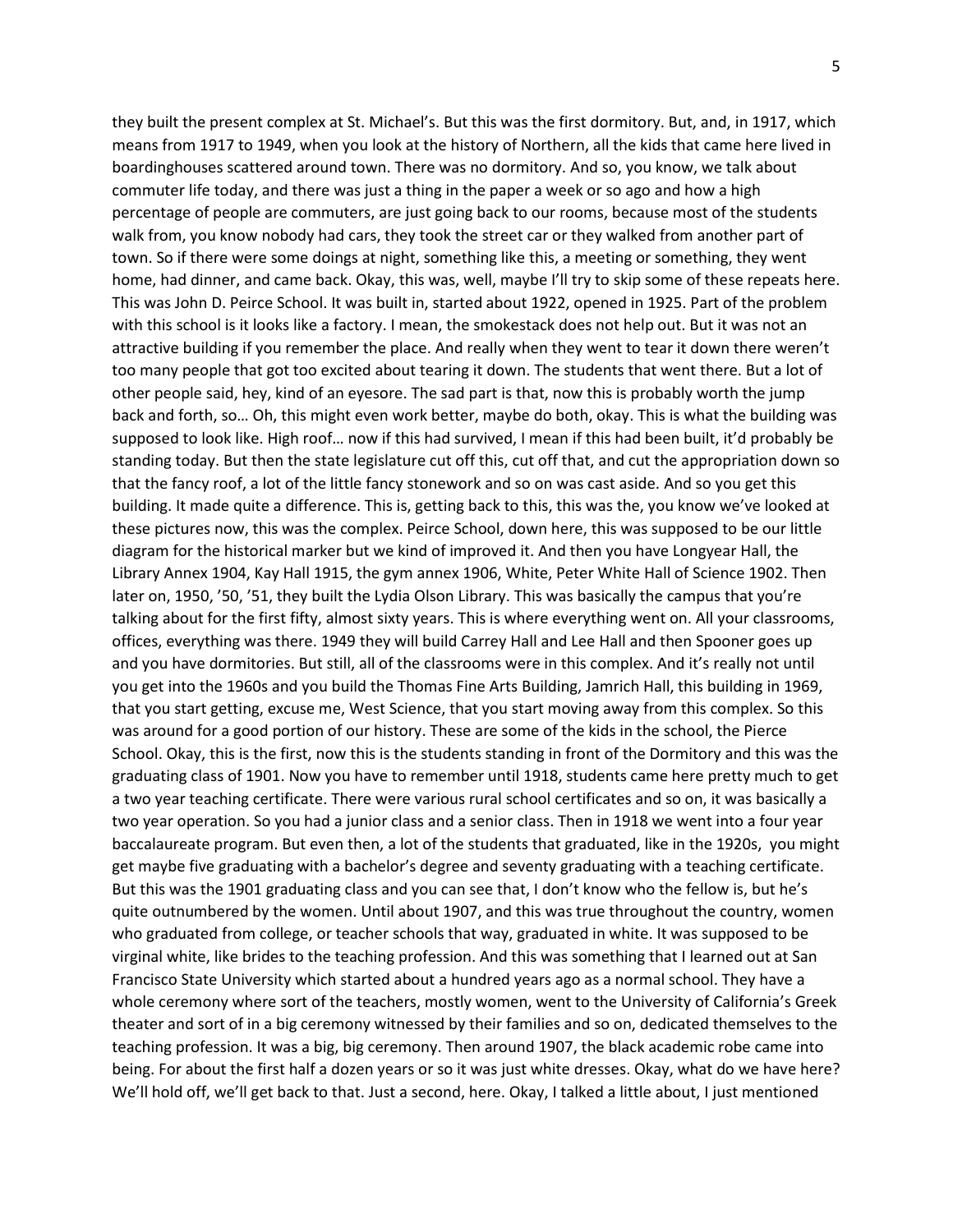Minnie Waldo, but we'll talk more about Ethel Carrey. Ethel Carrey came to Northern as dean of women in 1924. And she was, she earns a reputation of being an extremely stern, sort of wicked witch of the north. We talked to some of the students that were here - I mean, '20s, '30s, '40s - this is not a nice lady. She went after the, you know, no red lights for Christmas. No red dresses. No patent leather shoes. She took a ruler and kept kids from dancing too close. People could not, the students could not date certain people, certainly coming to campus. One of the things was smoking. There was a prohibition on smoking on campus. If you wanted to smoke, you had to go walk off the sidewalk and stand in the street. And so this is put, once again with the folk lore and reality, all of this is dumped on this poor woman. She did it! You go through the State Board of Education minutes, it is the State Board of Education.

## SIDE B

RM: -was a good friend of none other than, John M. Munson. And I went down in the summer of 1994, just a few months before he passed away, and I did an interview with ninety-eight year old Don Bottum. Now Bottum says that Ethel Carrey and John Munson were an item and they used to go out. Bottum and his wife would go out with the two of them and so on. This is a little bit of Northern gossip that I dug up written up, anyways. But anyway, John Munson comes on the scene in 1923. He is brought in

to clean the place up. What is he cleaning up? It seems that the previous president, James Kaye, had been here from 1904 to 1923, and I feel that he stayed too long, you can't help it, you're welcome [?]. And, according to, none of this is really, really get a hand on, but it seems that faculty were not tending to business, grades were being distributed like you couldn't believe, A's were high I guess, faculty were out spending a lot of time fishing and hunting when they should have been in the classroom. And some people, the history professor who Allen Chase will talk about later, we have some of his letters where, in a veiled sense, he tries to complain about what's, you know, going on. Well, anyway, Kaye then is, retires. And he's originally from the Ludington area. And it's interesting, he spends the summer down there farming and comes up here and teaches in the winter. He continues teaching after his presidency for about ten years, kind of an interesting situation. But Munson is here, you can see that John is a rather surly individual, was originally, his family were Swedish immigrants. He was originally, or grew up in the Menominee area and was a lumberjack. And he was out there one day as they were chopping wood and so on, and cutting timber, and a buddy of his says, 'Hey, you know, what about going to Ferris?' So he does, and that's how he kind of started his career. 1923 he's brought in to clean up the place, and that's I guess why he brought in Ethel Carrey. And there's probably a certain reality there that she was a stern individual, she wasn't going to take a lot of guff from the students. But anyway we find that he is very concerned about raising the standards, we have notes that he sent to students, congratulating students. Now remember, there weren't that many. But for instance if you got a four point or three eight or something, he'd send you a little note of congratulations on getting an A in French 101 and Biology 305 and so on. You got this very, very personal letter from him, which is kind of interesting. He is the only, Munson is also the only bachelor president that we had. And he lived over in a boarding house on Ridge Street. By 1933 he becomes president of Eastern Michigan University and I guess really during World War II saves the place, the army wanted to shut Eastern Michigan down and turn it into kind of a military camp and he fought against considerable odds to keep it. When he passes away he left a hundred thousand dollars to the Munson Historical Fund and the state of Michigan produces books. I don't know if the fund is still active, but through the 1970s they came out with teachers' books and what not, pamphlets, and you'll see the Munson Foundation, that's where he left his money. The interesting thing about him is that we have, I went down to Eastern, to their archives,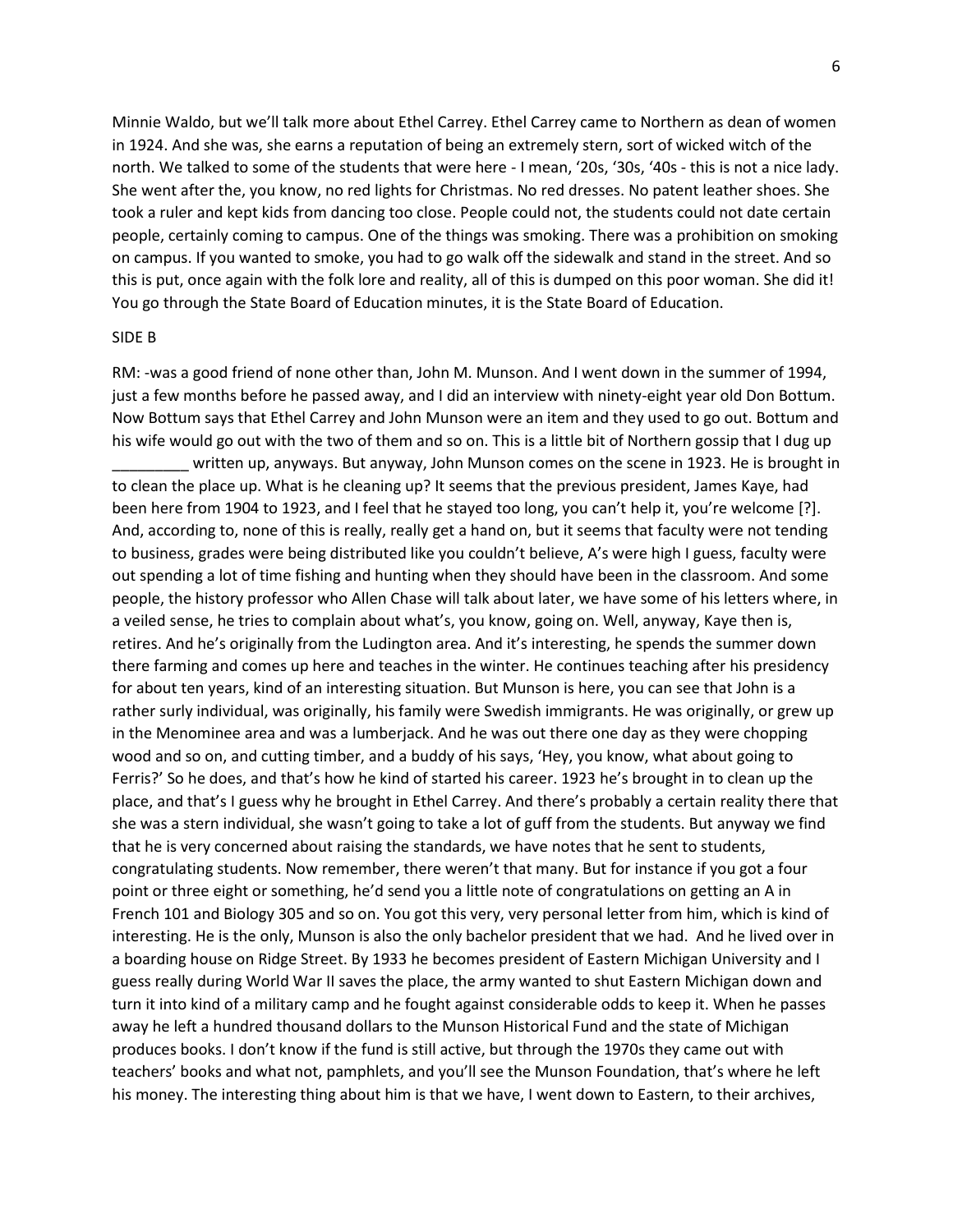and found the ten years of his papers while he was at Northern. And it's a goodly collection of papers. That they're personal papers and university stuff. And it's the, really one of the more significant collections that we have. Certainly of such a varied condition, where we have, you know, his personal papers, letters from his niece, things like that. But anyway, Munson then is quite a character. There's a story told by, I guess she's ill now, but I did meet with her in '94 as well, Olive Fox. And she was a pretty teacher here, and he called her in one day, he said, 'Olive, I want to hire you.' This is when the president did all the hiring. 'Olive, I want to hire you. And I want you to start,' this is Friday, 'and I'd like you to start teaching,' or whatever she's going to do, I don't know if she's teaching right away, 'on Monday morning.' Well, she said, 'Well, you know, I'd like to have the weekend and kind of think it over.' And so on and so on. And then she said, 'Do I get a contract or anything?' And Munson says, this gives you an idea of his character, Munson said, 'No. It's easier for me to fire you without it.' And Olive Fox had said to me, 'And I saw it as it was easier for me to quit.' You know, if there's no contract, hey, things are getting too rough here, forget it. So anyway, that kind of gives you a little idea of Munson. Let me make some comments here about the school colors, the school colors, which are green and gold. They should be the color of the book marks. And how did we get the colors? They kind of evolved. The green were the pine trees and the gold was the sunset. And you kind of see this in a, there was a year book that came out in one year, 1910, called *The Olive and Gold*. And they kind of refer to this, to these colors. Though the early years, every class had its own colors. But these colors seemed to stick. And then we go from, and we'll see on the flag, but the colors are kind of wonky, you get the real, true colors, kind of wonky. In the 1950s when Northern got into a more active sports program, where we were no longer just playing local high schools, probably one of the coaches, Frosty Ferzacca is a person that probably comes to mind, football coach probably went and said, you know, just, a lot of this stuff was kind of casual conversation, 'Hey, Ed,' Ed Harden, 'Ed, why don't we do something about the colors? Let's go with the Green Bay Packers, kind of that, you know, pepped up green and gold.' So you find that after the, about the late 1950s and certainly by the time we become a university in 1963, we're into the more spiffed up colors that we use today. Though we have a situation where sort of both sets of colors are used depending on who you're talking to. A situation two years ago, the basketball coach ordered the old colors. And I guess when they arrived, the fellow over in central receiving, Ron Provost, opened the box and he said, 'Oh, my god, you ordered the wrong colors.' He said, 'No, no, no, no, no. We're going back to the old colors.' The, let's see, we have some little history here. This just came, this is like hot off the mental press here. When did we become the Wildcats? And that's a little kind of dumb thing, kind of interesting. Why did we become the wildcats? Well, nobody knew. Except this guy came in, Floyd Bridgeman [phonetically spelled] from Traverse City, came by, stopped and talked to Paul Suomi in the alumni office, and they were talking about a bunch of things, and according to, and I'll read this, it's a lot better, according to Mr. Bridgeman it was in the fall of 1935 after the football season had ended and the basketball season was just starting and CB Hedgecock announced to everybody that those men who were to be part of the man to man defensive unit on the basketball team would be known as the cubs. And those who would play the zone defense in basketball would be known as the cats. Well, one of the players asked him why were some cubs and why were some cats? He said, well, 'In man to man you have to be quicker and because the cubs are the natural offspring of wildcats, bob cats, any kind of cats, when you're younger, the man to man unit would be known as a cub. All members of the older, more methodical zone defense group would be known as the cats, the wildcats. So that in a breath is how they created the Wildcats. What were we called before that time? The Teachers. And the Upstaters. I guess from downstate we were known as the Upstaters. Not the Yoopers, the Upstaters. Okay, and then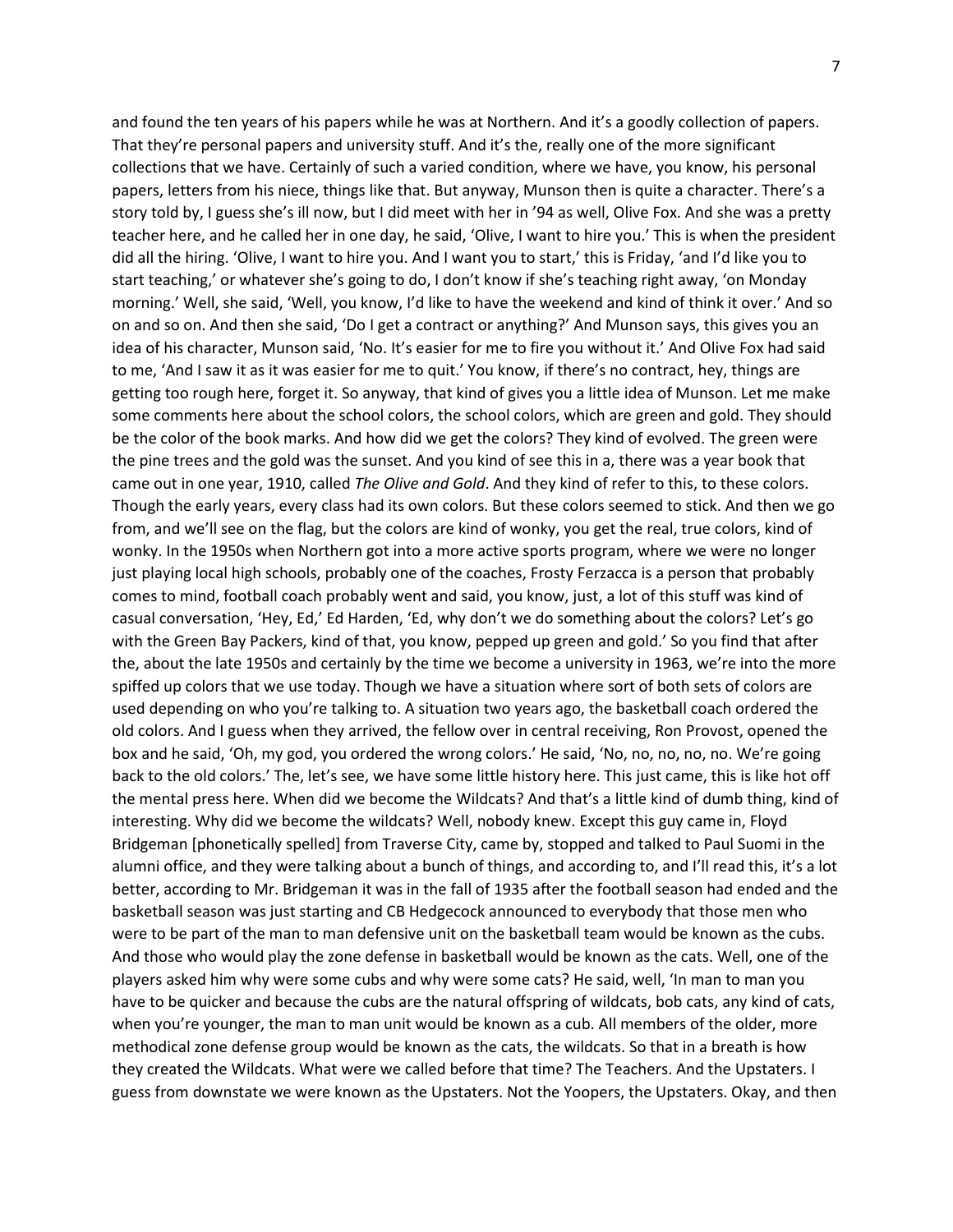the university seal. You've all looked at the university seals, the seal that we have today is the creation of a fellow by the name of Clair Hekhuis. He came in the early 1960s with President Harden, he was kind of the first information officer, and he was told to come up with a new, kind of forceful, President Harden came in 1956, is really the driving force of the modern university. And he wanted, you know, he wanted the place advertised. He wanted a logo that would kind of be distinctive or a seal that would be distinctive and so on and so they put this together, Hekhuis put this together, and the seal was very important. This was from an interview with him, 'Because the university, the state university was a driving force in Marquette and the rest of the Upper Peninsula in terms of providing public service, the torch is the light or fire of learning. I wanted a block N there not just Northern Michigan College around the circle. Some people said that normally you wouldn't have a block N like that on the seal. But we were still seeking identification, better identification, so I thought that it ought to be there. Then the four stars. One represents graduate study, one represents undergraduate study, one is public service, the other the star of the north. They were all in the circle which means that they are all part of the same thing. This is how that came about.' And then they, and once again they didn't have a committee work on this, kind of went to Ed Harden, Ed said, 'Yeah, this is what we want.' They brought it to the state board of education and it was done. The other thing that we developed or found, okay, was the university flag. I found this reading from the minutes of the Board of Education and came across a little note that said flag. You know, flag. Do we have a flag? But it didn't say what it's about, it just said the state Board of Education approves the flag. So, I had to wait, eventually went down to the state Board of Education Lansing, talked to the people, they had some archival material, they dug it out. They had a description of the flag. And I brought it back and then, we didn't really know what this was supposed to look like. Luckily, Kevin Shear who was the creator of the flag was still alive down in Carmel, Ohio. And we get in contact with him and he gives us an idea of what this is supposed to look like. It's amazing that you couldn't interpret one line of print but it was in vexillological jargon, flag jargon, and so eventually we put together a flag and there was one, you might remember it was on the cover of the paper with me and President Vandement, the one we sent up to the MIR space station. Kind of did that very quickly and it's a variation on this flag. Eventually we got Jim Porter from the Art and Design Department to sit down and to proportionalize the whole thing. I didn't know there was so much, I don't know, if I had known there was such a mess with the flag I don't know if I would have done the thing. We must have had, President Vandement, myself, and some other people were all very, were all rubes at this and we got into it and then we found it was a big problem. But anyway, Jim [inaudible] helped us out and we eventually had this flag made and we had two copies made. It was kind of interesting because nobody had ever seen this thing. And then in the spring of 1997 we had a, we had two cloth copies made. An official flag, one is in the president's office, if you're ever interested in looking at it, pulling it out and seeing what the whole thing looks like. One is in the president's office, I don't know \_\_\_\_\_\_\_ meeting office there, so if you go up there just ask the secretary about the flag and if you can see it. The other one the ROTC department holds for processionals, parades, and so on. But anyway, this was first, the flag was first, it turns out, was first used, publicly used at commencement in May of 1997. Okay, then we have, now we can go to something tangible here. The university has a mace. Jim Rapport says this thing looks like a pregnant kumquat [laughter] and he refuses to carry it so we went down the line. It's supposed to be the senior faculty member is supposed to carry it. So the next person is Gene Whitehouse and I brought this up to him and I won't say what he said to do with the mace [laughter] and now I don't know who's next in line, but there's like a whole bunch of people that don't want to touch it. This was made, and if you look at it, it's a mess. It was made for President Jamrich's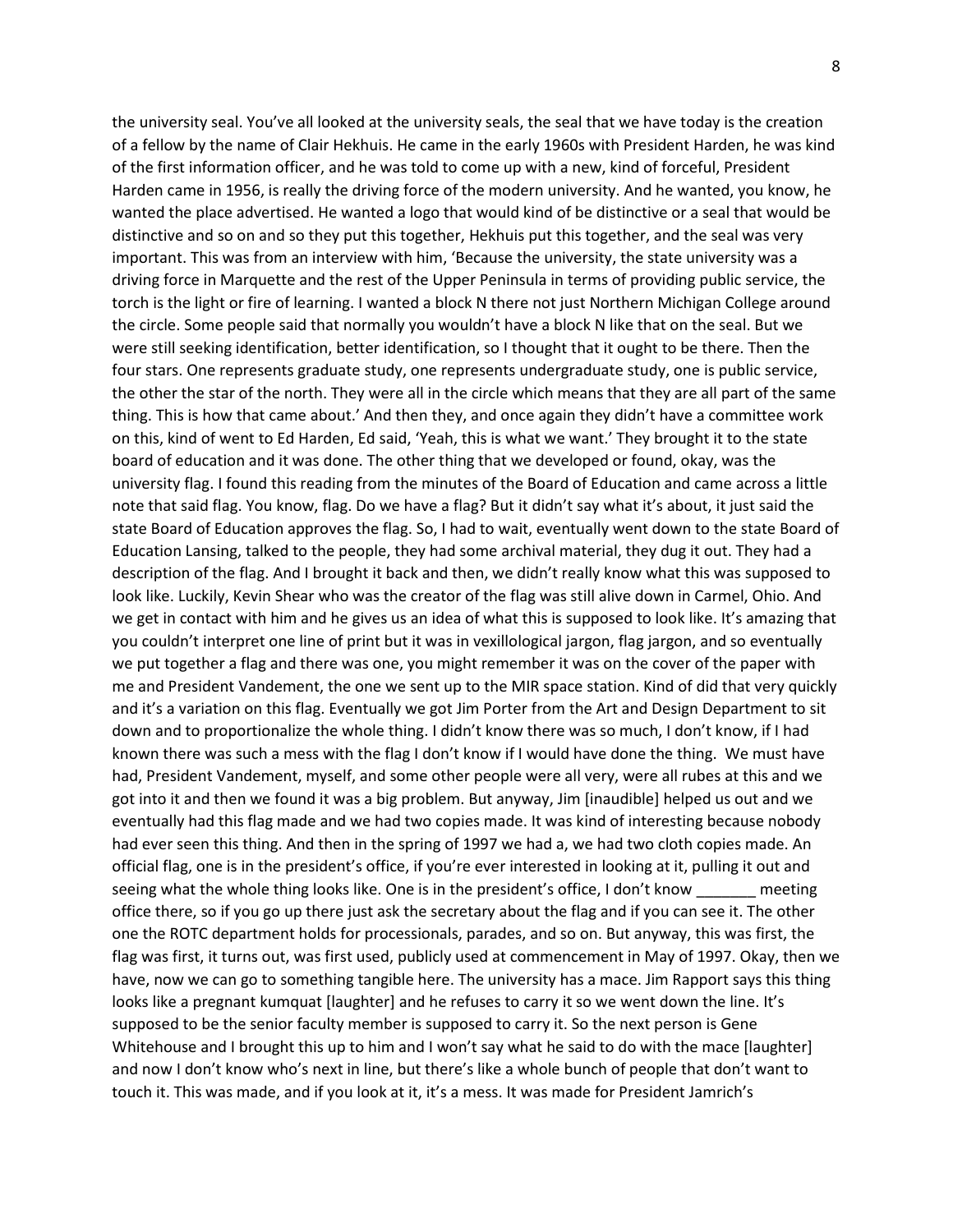inauguration in October, 1969, and it was made cheaply by the industrial arts people. Kate Barber [?] was in charge, and it really doesn't make any sense. We don't know what the wood is. Is this U.P. wood? Don't know. On it, it has, 'Courage, truth, truth,' no, yes, 'truth, courage.' We don't have any motto that uses this  $\cdot$ , it's just something nice. And then they have some kind of stones on here. I don't know what the things are, it looks like something they bought in shop or something. And, oh, and on the bottom is 'humility.' Yeah. And there is, if this is used, as I said, nobody wants to use it and you can kind of see why, there is a green robe that is worn. A special robe and a little tan hat and a sash. And then you're supposed to carry this. And this is supposed to represent, it comes from the Middle Ages, and it's supposed to represent the authority of the university to give degrees and so on. What we're king of now planning is for the centennial to come up with a new mace, this will go on display, and to come up with a new mace that would be made of an Upper Peninsula wood, that would have U.P. gold, U.P. silver, copper, and iron on it in some way, the university symbol and so on. So we've been doing some research on coming up with a new design for the mace. But right now, this probably should just go to, somebody said what we ought to do is to really spiff it up is to put the top of it in a can of gold paint and then we'd have this gold top to it. I figured I'd just let the mace go and,

## UNKNOWN: Maybe you should just bury it with honors.

RM: Now, okay, did the mace. There was a thing that was done in the past on a regular basis. And I found a few of them. Today I found one by accident. The class gift. It seems that every class gave a gift to the university. What were some of the gifts? One of the gifts the class of 1916 gave the statue of Abraham Lincoln that you happen to be right by, that used to be in Kaye Hall, and it was in the auditorium and then the builders tore him down, art and design got it and hung onto it, when we, when they first had it I went over and saw it and it was a psychedelic wig then with a polka dot vest, a red jacket, and so on, it was a mess, our president then thought it might be nice to put a picture of the statue before and after. And it was so irreverent it would really irritate people and never would it go back over **EXEC SERVIDES IN A LOOKET LET** let's just leave the statue here and not show what it looked like, it was a mess, but the good thing about it was that the art and design students painted it, and every time you painted it you put a coating on it that protected the plastic, so now the statue of Abraham Lincoln from the class of 1916 is in a place of note, and there's also the statue of Saint George by Donatello, a Renaissance artist, also, it's very famous and it's reproduced widely, that was also from a class but I don't know which class, they've also had, they did other things, television sets, cameras, you know, pull back the 35 millimeter camera and so on, and the class of 1932 gave these gates it was a very elaborate gateway, now this is into the Depression, these gates \_\_\_\_\_\_\_\_ together, look this up, and it was put up in 1933-34, so, and so there was an elaborate gate, a very beautiful gate, by the time they got the trees up and everything was up, down on former Waldo and Presque Isle across the street from Subway sandwich shop, what happened was that as, you know, as time passed element leisure folks cabins, 1963 they put in a parking lot, and guess what, bulldozers came in and destroyed that and also destroyed three quarters or two thirds of the \_\_\_\_\_\_\_\_\_\_\_. There was another activity, well, I'll just kind of briefly mention this, and I don't have any pictures of it, there was a chapel, kind of a highly overdue, the role of religion and education in the middle ages, there's a thing called chapel that's really a

\_\_\_\_\_\_\_\_\_\_\_\_\_\_ but you're going to find that the board of control wanted, excuse me, the Board of Education, wanted a special time for the students to go to chapel and to be morally invigorated, and so for a number of years in the early days they had to have, and then they eventually got rid of the name, and they called it s\_\_\_\_\_\_\_\_\_. We also had that religious connection up until the 1960s, every year at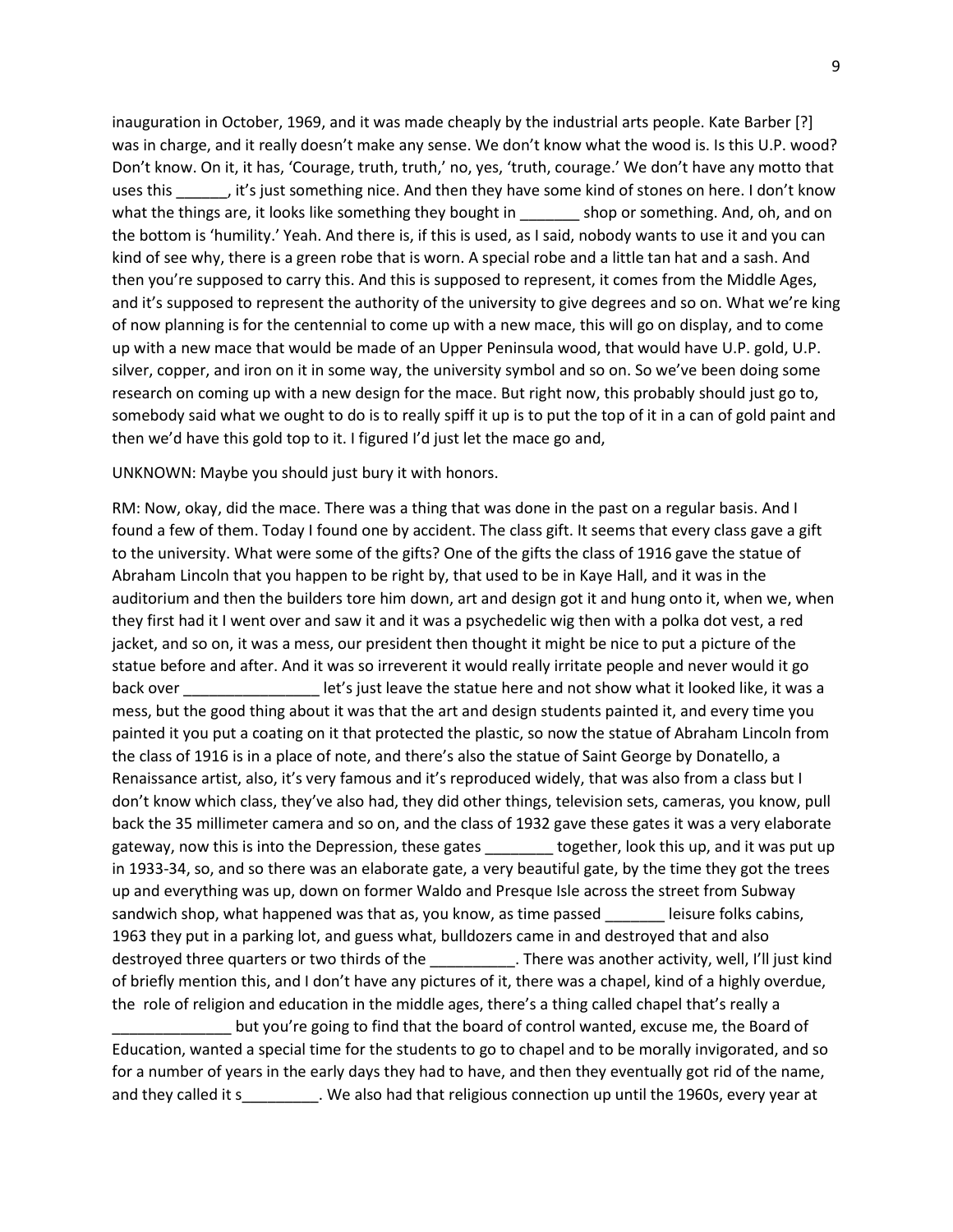graduation there was a baccalaureate program, baccalaureate program was a religious program, this was \_\_\_\_\_\_\_\_ graduation \_\_\_\_\_\_\_\_\_\_\_\_ before graduation you went in the auditorium and the local priest, minister, would get up and hear a psalm, an inspirational psalm, what I can't figure out is, were people required to go and so on, after, I think probably after it became a university things began to change, the local churches would have a scheduled ceremony or something for, you know, people of that denomination so, and you got rid of the baccalaureate program, and we would still continue to have a religious invocation until about maybe three, four years ago, and that kind of magically, nothing was said, I don't think there was a story, so nobody told me what happened, I had to track it down, it just kind of ended, we went through then said, "Hey, there's no minister here"

UNKNOWN: Well we had commencement four years ago in '94 and they had an Indian, all they had was they had an Indian doing the service and  $\blacksquare$  whatever you call it, I can't remember what you call it, a prayer, and they had that and then that was the only thing –

RM: So it's pretty much, it's pretty much gone and even for, they've got to bring the Indians in doing prayers, or now we call it inspirational thoughts and so on, they had, President Bailey had her [sounds like "installation"], they had an Indian that said some words or something, I don't know how far you can push that, someone could say, "Hey, that's still religion, cut it out!" Now, another ceremony that we had went out into, probably the 1930s, was Evergreen Day and/or Ivy Day, and the graduating seniors would all get together [looking at picture] here we have, on the top there one, I guess it's the \_\_\_\_\_\_ here, I wish we had better pictures of some of this stuff, and what they would do is they would plant an evergreen tree as their legacy to Northern, but I don't know what happened to all these trees, I think most of them died before they got very big because we should have pretty big forests of these trees, it would have been nice if we had everything, you know, from 1910 or '12, and then they shifted away from the evergreen thing, and this was something that was done by [sounds like "Easter Pollux"], and then they had Ivy Day, that's kind of interesting because there are accounts of it and the idea was that the class would plant ivy and then the ivy would grow up in the spirit of the students, the ivy would grow up and then cover the building and so over the years you would have all of this ivy that was the spirit of the graduating seniors, and Northern had these buildings, you can see some of the pictures, were covered with ivy. The only problem with ivy is that it kind of eats into the sandstone or brick and destroys the building, so eventually in the 1960s they ripped all the ivy out, because faculty members, the history faculty member Dr. Rogell, were outraged because among other things the buildings looked totally naked, and then on top of it they painted all the windowsills, they painted them green, so the place really looked like a mess. But that was a whole ceremony for years in early June, just before graduation, they would have Ivy Day. Now, there was also another activity here called Rush Day and also in June, just before graduation, they would have a ceremony that began with an assembly in Kaye Hall and then everybody would get on a street car and go out to Presque Isle and it was sort of the, the men and women got into these games, now you'll see the games here in the [very long pause, looking at picture] and so they had this whole program, and you'll see the program got very, very bloody, people were kidnapped in the process of \_\_\_\_\_\_\_\_\_\_\_\_\_\_, you'll see, look carefully because people being tied up. [Conversation about the slideshow, something is going on with the pictures] [People discussing how to get the machine to work, then old-timey piano music starts playing, making it difficult to hear what is being said] …Ok, look at this very carefully. This is about 1 o'clock in the afternoon on \_\_\_\_\_\_\_.And you'll see president Munson walk by here. [They appear to be watching a video] This is about 1926. [Long pause as they watch the video] And it's interesting, in *The North Wind* – there's Munson.